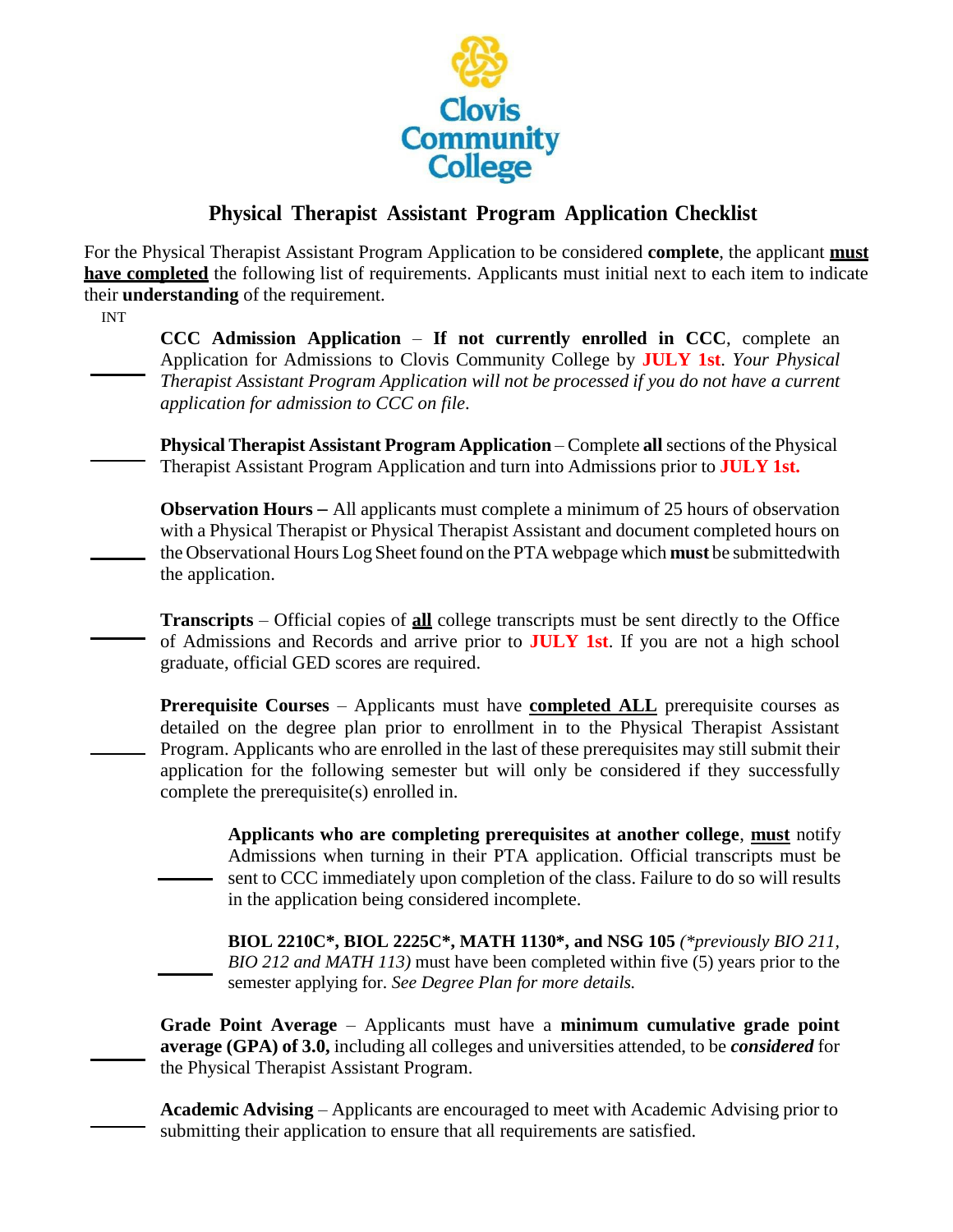All of the Health Science Programs at Clovis Community College require **criminal background checks and drug screenings** prior to admittance into the clinical setting. Failure to pass one or both could result in dismissal from the program. Applicants with felony convictions and certain misdemeanors may not be allowed in the clinical sites or be eligible to take the National Physical Therapist Assistant Examination. Disqualifying convictions are determined by the Department of Health and not CCC.

### **ACKNOWLEDGEMENT**

I understand that **admission into the Physical Therapist Assistant Program is competitive** and based on the PTA Admissions Criteria Point System. *A minimum GPA of 3.0 does not guarantee acceptance.*

I understand that **determinations on acceptances** for the Fallsemester are not made until after grades are posted by the **CCC Registrar** for the Summer semester.

I understand that all **correspondence regarding my application and acceptance** into the Physical Therapist Assistant Program will be conducted through CCC email. *Failure to check my CCC email may result in missed information or deadlines.*

I understand that as a student in the Physical Therapist Assistant Program it will be my - responsibility to obtain and maintain current immunization and compliance requirements.

### **ACNOWLEDGEMENT OF TRAVEL REQUIREMENTS**

I understand **that travel within Eastern New Mexico and West Texas**, up to 120 miles from Clovis, will be **required** to attend clinical.

I understand that I will be **responsible for all travel costs and arrangements**, including but not limited to transportation and lodging.

I understand that **inability to travel for any reason will prohibit me** from being in the Physical Therapist Assistant Program.

### **SELECTION PROCEDURE**

Applicants for the Physical Therapist Assistant Program will be selected based on the PTA Admissions Criteria Point System located on the CCC PTA Program Webpage. Applicants who are ranked highest after the initial screening will be scheduled for the Health Occupation Entrance Test by the Allied Health Department. Following the test, rankings will be realigned and final selection will occur based on rank.

### **ACCREDITATION STATEMENT**

The Physical Therapist Assistant program at Clovis Community College is accredited by the Commission on Accreditation in Physical Therapy Education (CAPTE), 3030 Potomac Ave., Suite 100, Alexandria, Virginia 22305-3085; telephone: 703-706-3245; email: [accreditation@apta.org;](mailto:accreditation@apta.org) website: [http://www.capteonline.org.](http://www.capteonline.org/)

If needing to contact the program/institution directly, please call (575)-769-4098 or email [varnadob@clovis.edu.](mailto:varnadob@clovis.edu.)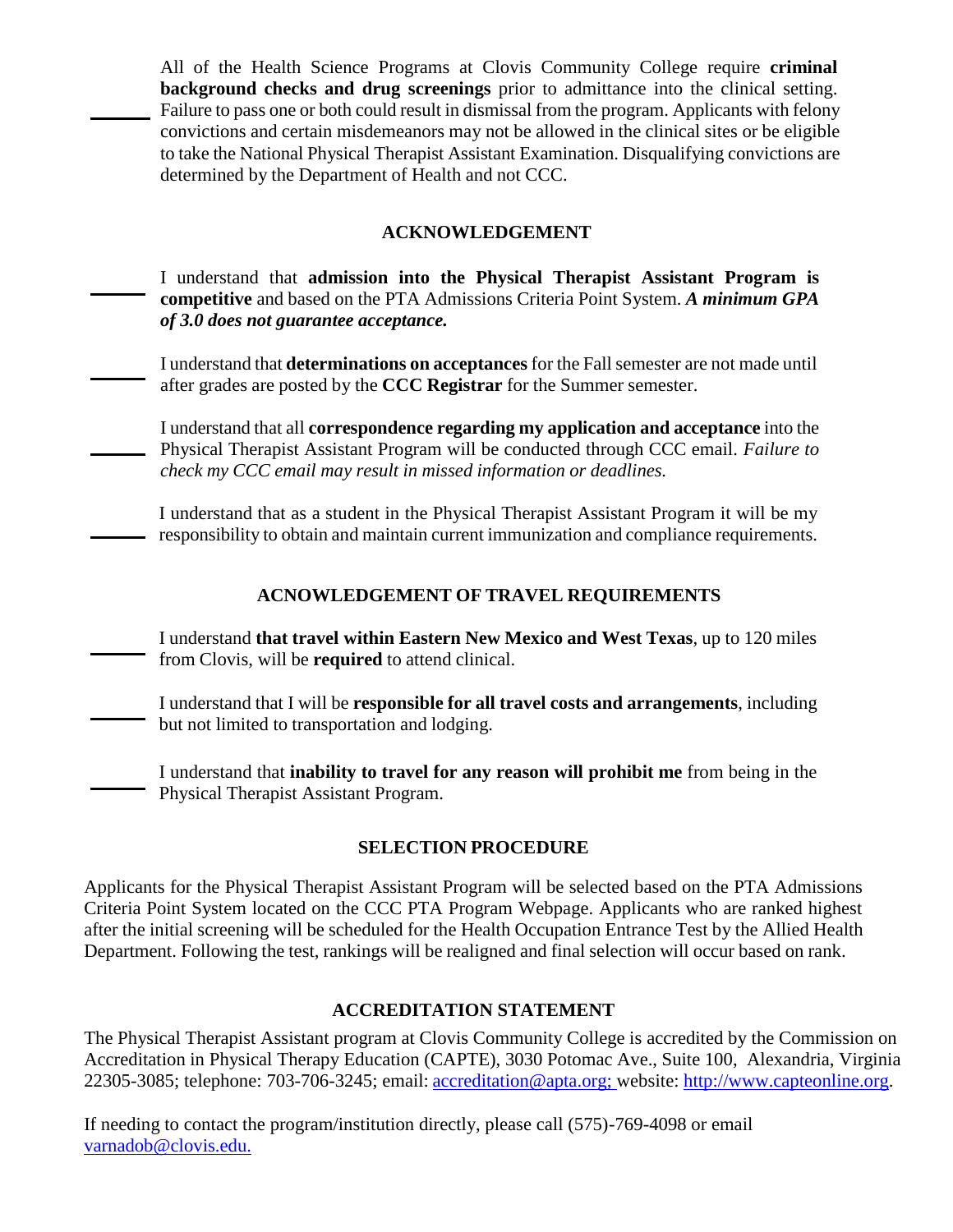### **ADVISING**

Applicants are responsible for meeting with an Academic Advisor to file a current Physical Therapist Assistant degree plan and to review the information contained in the Clovis Community College Catalog. The policies and regulations contained in this catalog apply to all applicants, including those who have filed and are following degree plan requirements of an earlier catalog. Some policies and requirements may be subject to change based on program requirements. If you have any questions regarding the degree plan, contact the Academic Advising Center, located in the Dr. H.A. Miller Student Services Center, or call (575)-769-4020.

### **TECHNICAL STANDARDS FOR ACCEPTANCE**

To participate in the clinical education portion of the program, the applicant must possess additional nonacademic skills. These technical standards are consistent with the duties of the entry level physical therapist assistant in a professional position. The applicant must be able to:

- Lift and transfer patients to and from surfaces.
- Move, adjust, and manipulate equipment to perform procedures.
- Communicate effectively in an oral or written format, and follow written and verbal directions.
- Use proper discretion and judgment in dealing with patients and others.
- Think clearly and rationally. Students cannot be in clinical practice while under influence of prescribed medications which could affect decision making and ultimately jeopardize patient care.
- Work harmoniously with others in a team while maintaining a high level of enthusiasm.

I, have fully read and understand the application requirements for consideration for the CCC Physical Therapist Assistant Program. I understand that my application will not be forwarded to the Physical Therapist Assistant Program for consideration if I fail to complete any of these requirements by the July  $1<sup>st</sup>$  deadline.

Applicant's Signature Date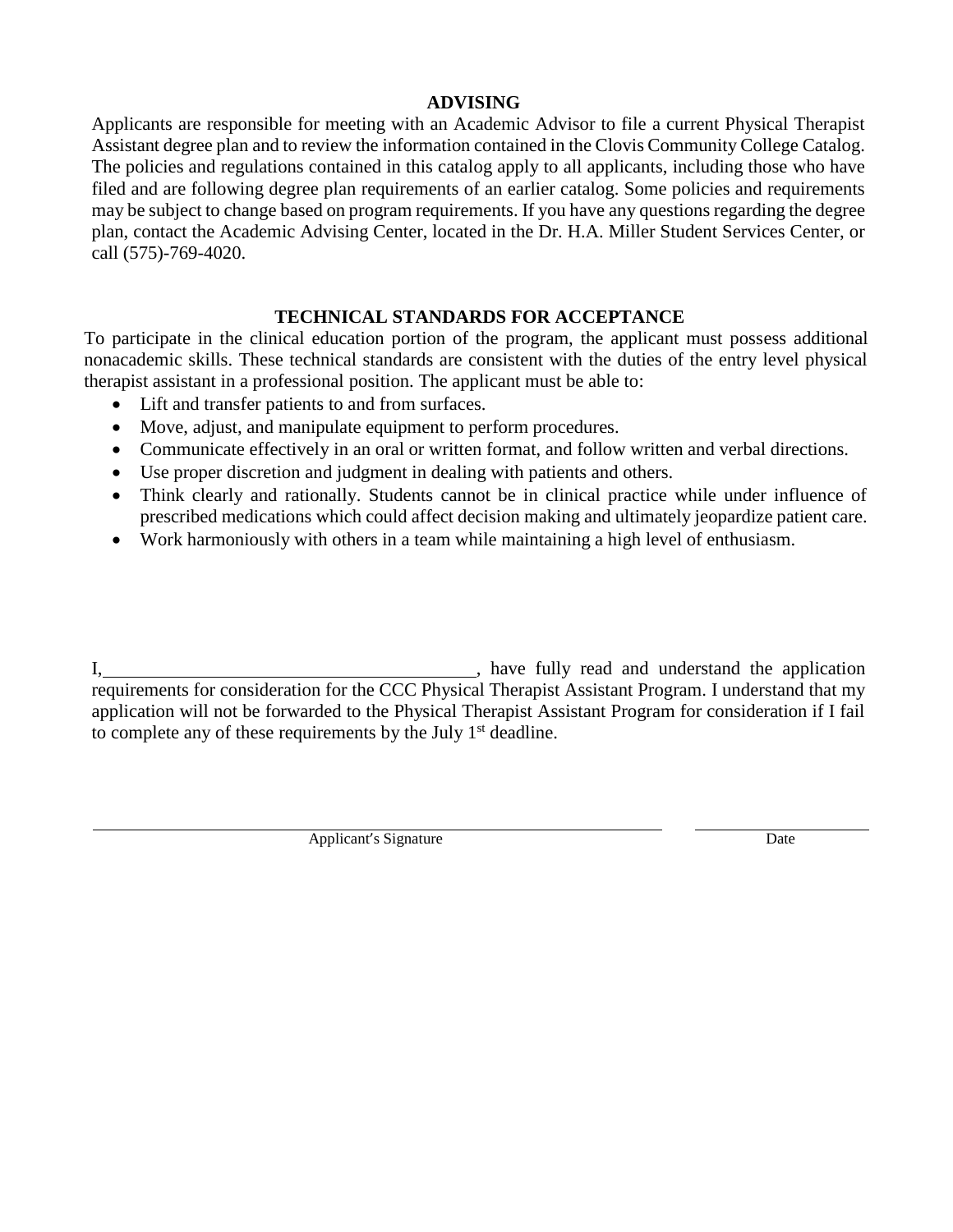

# **Physical Therapist Assistant Program Application**

*For important application and transcript deadline information, please refer to the PTA Program insert.*

**Please print legibly, fill out completely. List additional information on separate sheet if necessary.**

### **Applicant Information**

| Please print legibly                                               |                                                                                                                                    |                           |                           |             |  |  |
|--------------------------------------------------------------------|------------------------------------------------------------------------------------------------------------------------------------|---------------------------|---------------------------|-------------|--|--|
| First                                                              | Middle                                                                                                                             | Last                      | (Maiden)                  |             |  |  |
| Date of Birth                                                      |                                                                                                                                    | $\Box$ Male $\Box$ Female |                           |             |  |  |
| Address                                                            |                                                                                                                                    |                           |                           |             |  |  |
| City/State/Zip                                                     |                                                                                                                                    |                           |                           |             |  |  |
| <b>Contact Information</b>                                         |                                                                                                                                    |                           | <b>Emergency Contacts</b> |             |  |  |
| Primary Phone                                                      | $\Box$ Home $\  \  \, \Box$ Cell                                                                                                   | Name                      |                           |             |  |  |
| Secondary Phone<br>$\Box$ Home $\Box$ Cell<br>CCC Email (required) |                                                                                                                                    | Phone<br>Name             |                           |             |  |  |
|                                                                    |                                                                                                                                    | Phone                     |                           |             |  |  |
|                                                                    | Note: If you change your address or telephone number, you must notify the Admissions<br>and Records Department in a timely manner. |                           |                           |             |  |  |
|                                                                    | Is this your first application to the program: Yes ______ No________                                                               |                           |                           |             |  |  |
|                                                                    | If no, list the year of previous application:                                                                                      |                           |                           |             |  |  |
|                                                                    | Have you attended another college since your last application:                                                                     |                           |                           | Yes<br>No r |  |  |
| Where did you attend                                               |                                                                                                                                    |                           |                           |             |  |  |

*If yes, you must request an official copy of your transcript(s) to be mailed to the Office of Admissions and Records, or you may walk in an official, sealed copy.*

**Signature** Applicant's Signature Date